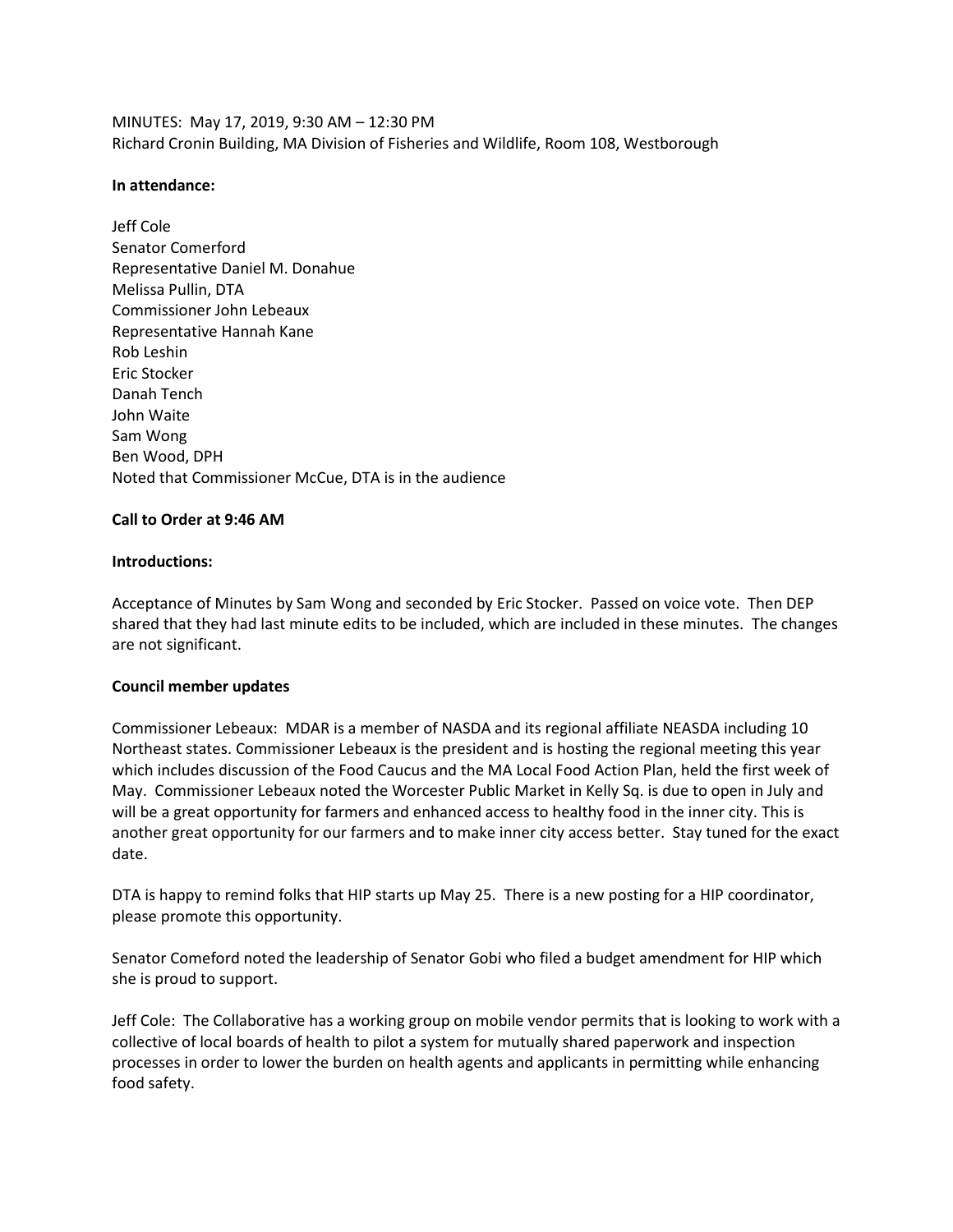John Waite: There will be a press release coming out soon about the Foo Trust awards of \$750,000 that will be provided to seven businesses across six counties mostly to retailers who will increase access to healthy foods in low income communities. Most of these funds should be awarded by June 2<sup>nd</sup>. The second RFP for the remaining funds of \$250,000 has been released.

## Offi**cer Reports**

Officer Election discussion

The Bylaws require officer elections every two years. There is representation at this meeting from the 5 sectors making up the council. Commissioner Lebeaux reminded attendees that any member could be chair.

The Council opened nominations:

Representative Hannah Kane nominated Commissioner Lebeaux to be chair, seconded by Senator Jo Comerford. A motion to close chair nominations and elect Commissioner Lebeaux to be chair was made and seconded. The motion was unanimously passed.

Representative Hannah Kane nominated John Waite as Vice Chair, to replace Representative Steve Kulik who retired. It was seconded by Senator Jo Comerford. Discussion: John Waite noted it was helpful when Representative Kulik was vice chair and suggested Representative Kane might fill the role. Representative Kane noted the Food Caucus involves a lot of effort she needs to focus there. A motion to close the vice chair nominations and elect John Waite as Vice Chair was made by Senator Jo Comeford and seconded by Representative Donahue, and unanimously passed.

Jeff Cole was nominated as Secretary by John Waite and Representative Kane. Jeff commented that the diversity of the leadership doesn't represent the work that we do and is open to other suggestions. A motion to close the nominations and elect Jeff Cole was made by Representative Hannah Kane, seconded by Eric Stoker and passed unanimously.

John Waite asked for the minutes to reflect that as this leadership doesn't reflect the diversity of the system if other members are interested in being an officer, we would entertain resigning and having new officer elections.

New Council member Senator Joanne Comerford was introduced and shared some comments.

# **Program**

Council roles and review of guide on advocacy v. lobbying: John Waite, Western MA Food Processing Center and Nicole Negowetti, Health and Access Program, Food Law and Policy Clinic, Center for Health Law and Policy Innovation, Harvard Law School

Nicole Negowetti shared information about government-embedded food policy councils. Most are grass roots coalitions or not for profits. She reviewed the composition of 13 other FPCs and how they are engaging in lobbying and advocacy. She noted Connecticut's Council is composed entirely of state agencies and there is current legislation to amend its duties. The local councils presented have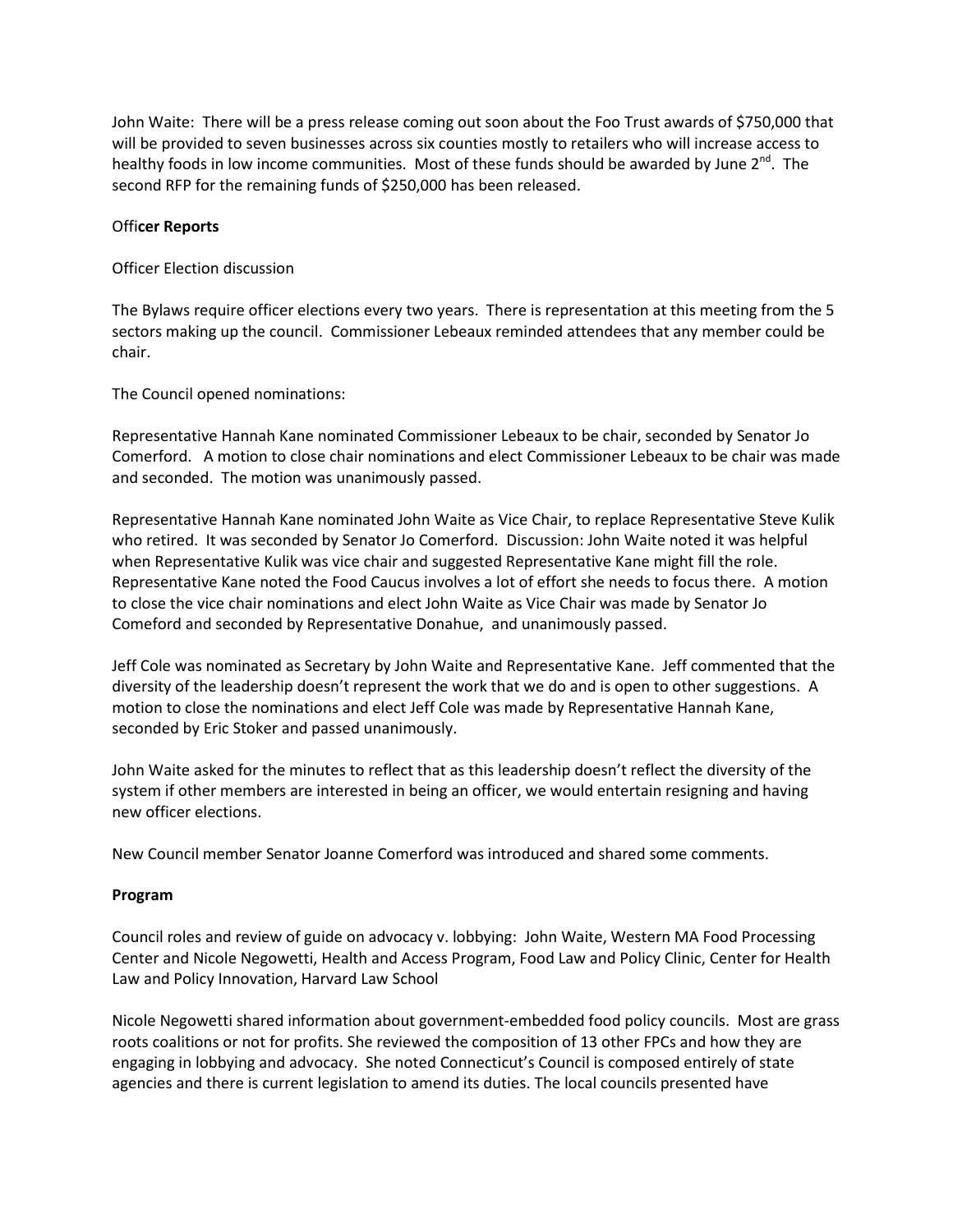government serving as ex officio members who do not vote. More generally sometimes ex officio Food Policy Council members vote, sometimes not.

Recommendations for MA:

- 1) Discuss and determine internal roles such as how to resource state agencies to support the Food Plan.
- 2) Discuss role of caucus and collaboration with the Council
- 3) Evaluate structure
- 4) Develop plan to restructure as needed to achieve goals including possible amendments to the current by-laws

John Hopkins is interested to help with facilitation if the Council would like.

There was a discussion about an expanded MA council and if it would be helpful or duplicative, including having local food policy councils on the MA Food Policy Council. Any changes to the membership require legislative change. The legislation includes an advisory committee which hasn't been active since the food plan RFR was being developed. If the Legislature let go of the advisory committee and added some seats it would make sense. It's important to have diverse geographic and cultural representation from the state. Should the Collaborative be a FPC member? Perhaps the Collaborative and Council would have a join session annually. Comment: It would be good to reiterate the challenges in the current structure to understand what needs to be changed? What doesn't work well in the current system?

Public comment: Diversity including geographic, cultural and ethnicity should be reflected in the council. Overall, action will require support from grass route community groups. Council connectivity to these groups will also help individuals to develop buy-in.

Representative Kane: The issue may be less about restructuring than being more effective with existing mandate and resources. Are we doing everything we can be and should be? An analysis first such will inform what tweaks to suggest. Comment: There is interest to be more actionable but when the legislation was written, there was not a Collaborative or Food Caucus. How can all the resources fit together? The Council is a strategic body which should aim to strengthen the whole food system. What isn't being done that should be done? The Caucus is transactional to push the recommendations and legislation. The Collaborative is highly focused on advocacy as well as feeding information. What would a flow chart look like that includes the advocacy organizations, the Collaborative, the local FPCS, and the Food Policy Council and the Food Caucus?

There isn't a Food Policy Council in every region. It doesn't mean that there aren't bodies that are doing advocacy work. It's not just Food Policy Councils that represent the food system and are doing policy work. Mass in Motion is an example and important to include as well.

Local food policy councils are enjoying the opportunity to get to network and getting to know each other to consider a role as a cohort. The FPC includes a local council on every agenda to make closer connections.

Who should be at the table discussion should also include what is the table about. What's in it for me is important? We've been fighting for three years to get fisheries but it hasn't happened.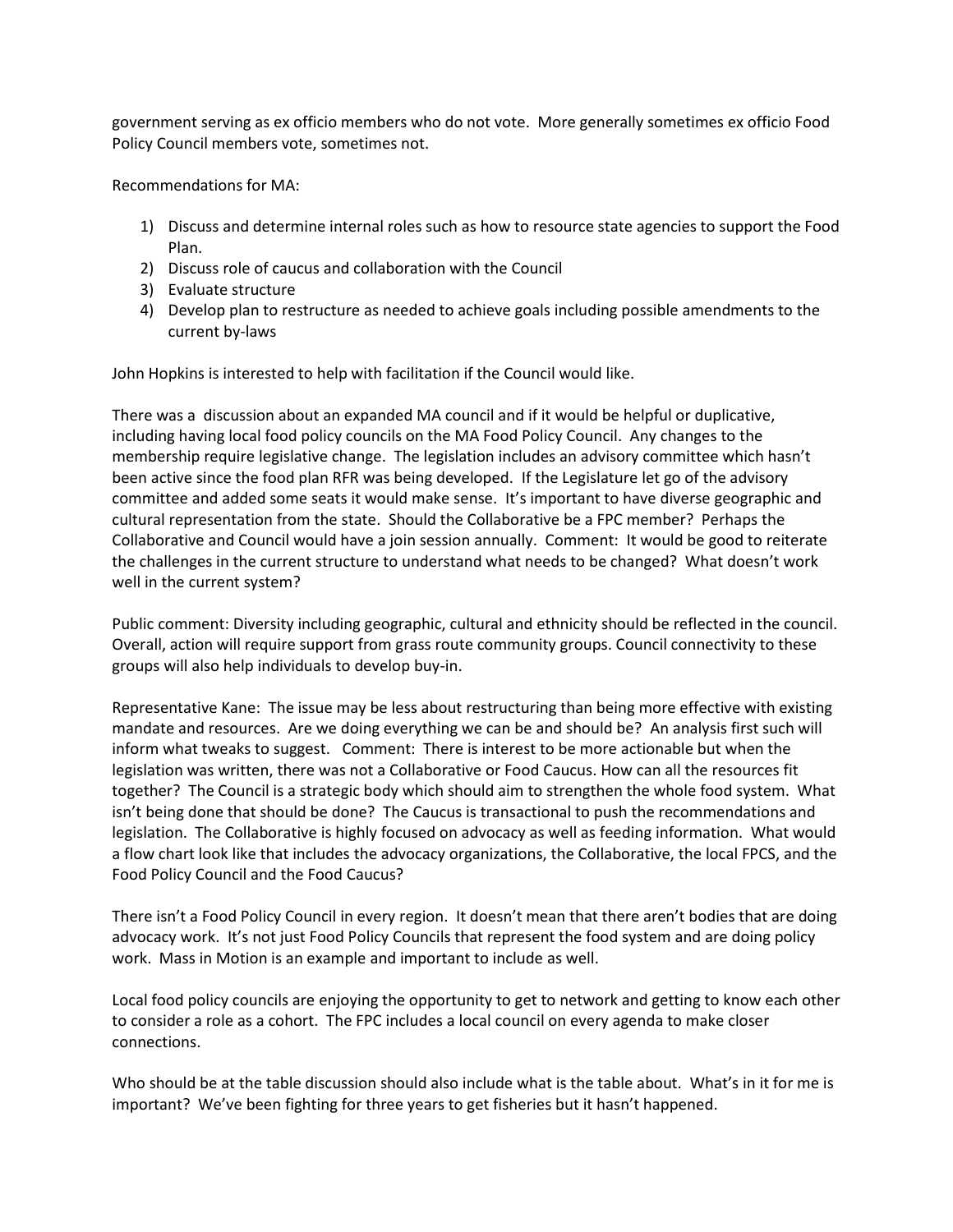The Caucus can be effective sales people to the legislature for the priority items for the MA Food System. The Caucus role isn't to figure out what is needed, but to know what to do. Legislative members of the FPC weigh in on what is needed and delivering the recommendations to all the parties necessary to create the change. The Council should be elevating the issues to be sure we have a strong food system.

A motion was made by Representative Hannah Kane and seconded by Eric Stocker to have the chair appoint John Waite to lead a committee to explore these topics and make recommendations. Jeff Cole, Danah Tench, Eric Stocker and Winton Pitcoff volunteered as members. Bonita will provide administration support. Nicole from Harvard Law will participate. The motion passed unanimously.

### Food Caucus Update: Representative Hannah Kane

There are 69 members in addition to the six co-chairs. There is great statewide diversity across the state. This is the first in the nation! The Caucus is organized re: six legislative priorities with relevant bills each in farmland, economic development, and food access. In addition, the Caucus endorses legislation that it's not taking the lead on, including healthy soils and ag innovation, farm protection and viability, and farm to School to grants. There are 129 cosponsors for Senate budget funding HIP at \$6.5 M, though hopefully it will go higher. Caucus website[: www.MAfoodsystemcaucus.com](file:///C:/Users/boehlke/AppData/Local/Microsoft/Windows/Temporary%20Internet%20Files/AppData/Local/Microsoft/Windows/INetCache/Content.Outlook/AD7X76W7/www.MAfoodsystemcaucus.com) as well as a twitter page

The Caucus had its first tour starting at Meatworks, Westport; Seafarms, Westport; Wainer Family Farm, New Bedford; and Westport Rivers Winery, Westport. Policy discussions were included throughout the day. The goal is to have these tours around the Commonwealth in September. Suggestions are welcome.

Representative Donahue thanked Representative Kane for the Caucus support which is educational as well as important to bring colleagues up speed including asking for further capitalization for the Food Trust as well as administrative support. Representative Kane mentioned the importance of staff support which is a challenge considering this work is in addition to existing responsibilities. All staff from six co-chairs has been very important. Senator Comeford celebrated these efforts galvanizing both chambers to gather momentum, which takes strong organizing and dispatching. "We have huge gratitude to the House for this heavy lifting."

 Food as Medicine Plan unveiled: Kristin Little Sukys, Harvard Law and Jean Terranova, Director of Food and Health Policy, Community Servings

Jamaica Plain will have soon now 30,000 sq feet and right next to Sam Adams. There is an increasing awareness of health and food insecurity; a growing body of research that food as medicine interventions can lower health care costs and patient wellbeing; a transformation in our health care system that started in 2020 with Medicaid with funds designated for nutrition and housing support; and the MA Local Food Action Plan implementation that are all timely for the Food as Medicine Plan. The Report will be released on June 18, 2019 10:30 AM at the State House. There are 15 policy recommendations in the report. There is an interest to include local ingredients with current local sourcing. The survey had 244 respondents both providers and payers.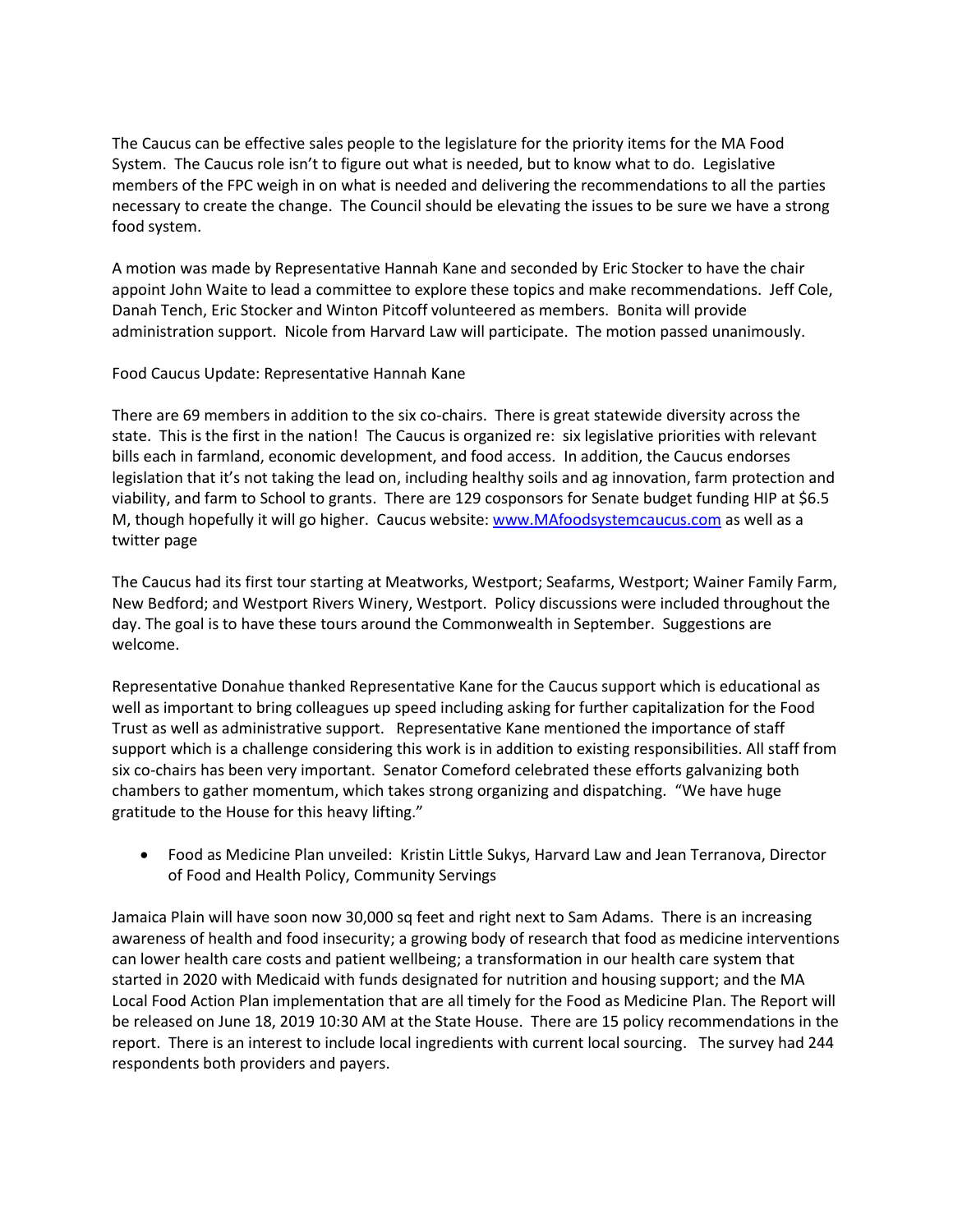Question: Why is there reluctance from Health Insurers' with such a strong ROI? Answer: It's not reluctance but more an issue of priority. Changes to Medicare took priority. In 2020 Medicare will have some broader flexibility to cover home delivered meals to those with chronic issues. Pilot projects in CA and PA will inform further action. The program also has to be operationalized. We are also working for a pilot in MA. Ben Wood: This is a tremendous point for consistent data especially with screening questions. There should be a standardized screener. This could be an important for more systematic planning and evaluation and to standardize the screener questions.

Question: Which of these households have school age kids? Can other available resources for childcare be included? The map overlaps with USDA area eligibility maps. EOESE has plenty of resources of programs that are already funded through the Summer Eats program. The area eligible snacks can also be reimbursed at the free rate and could also be a promotional tool so you'd have more on-the-ground support. MA Health has not authorized providing meals for family members but just for the person who is sick. So this is a great point to recognize this gap. Commissioner Lebeaux complemented Community Servings Mission and how it works as being very inspirational. From a business perspective, why not invest properly to their bottom line that helps everyone?

### **New Business**

# **MA Food System Collaborative Update**, Winton Pitcoff

The legislators were thanked for their leadership around HIP with 19 co-sponsors in the committee. Two other asks: funds to UMASS for their soil lab, a small budget but very important. The second is food system metrics funds toward developing tracking mechanism to monitor progress re: key indicators. In the Council enabling legislation, "SHALL" is the language for these metrics. It funding is passed, the Collaborative will work with the Council for this projects. If the funds don't come through, a discussion about alternative approaches makes sense.

# **MA statewide food policy council program**

Franklin County Food Council (FC2), annual inventory of actions towards recommendations in the state's Local Food Action Plan, Chair Jessica O'Neill

FC2 conducted an annual action inventory to total actions taken relating to the MA Local Food Action Plan. There are at least 26 local food policy councils across the state that could have an important impact to be able to understand what's been done and what needs to be done. 15% have taken action on 74% of the MA Local Food Plan items. This information needs to be leveraged to get more engagement and deeper analysis. It's important to consider how the inventory data will leveraged/used. FRCOG has a report on climate change and the Deerfield River: [www.frcog.org](http://www.frcog.org/) 

Question: To what extend could the Franklin Co of Governments be involved as a model to other regional planning councils? Comment: Planners need funding to be able to do this unless you can include it in MA in Motion. It is in the MA in Motion agenda and up to the local coordinators. It does come down to funding and other priorities.

Comment: Please include some analysis of the Ag Census at the next meeting.

#### **Public Comment**